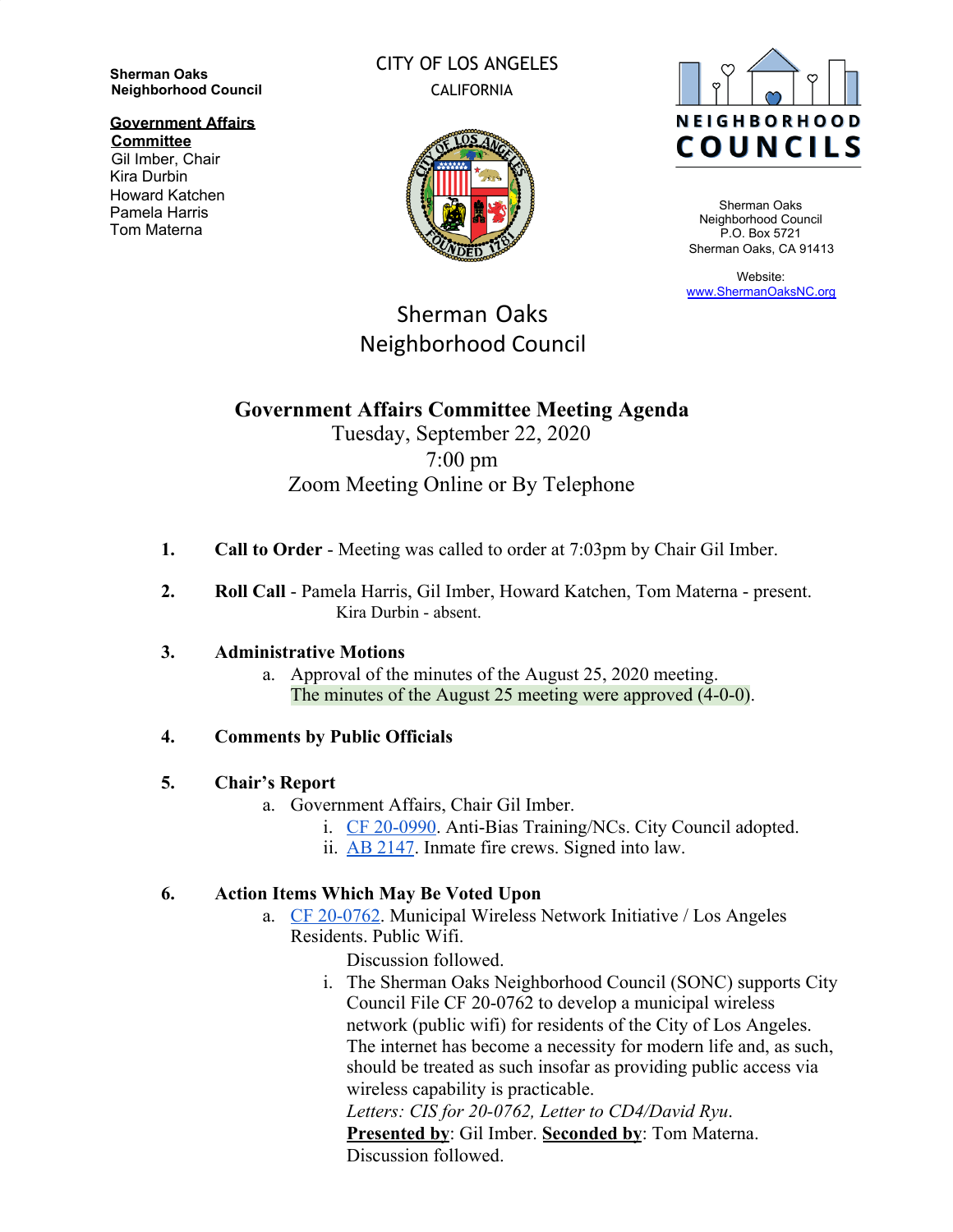Sherman Oaks Neighborhood Council

Government Affairs Committee Meeting Agenda, Tuesday, September 22, 2020, 7:00 pm Page 2

> **Presented by**: Howard Katchen. **Seconded by**: Gil Imber. Discussion followed. Public Comment followed.

### **To Continue until such time as the LA City Council's Information, Technology, and General Services Committee has had a time to review the Council's motion and provide a report as requested**

**Yes**: Harris, Imber, Katchen, Materna **No**: - / **Absent**: Durbin

### The motion 6a is continued (roll call vote), 4-0-0.

b. [CF 20-0769-S1](https://cityclerk.lacity.org/lacityclerkconnect/index.cfm?fa=ccfi.viewrecord&cfnumber=20-0769-S1). Advanced Provider Response Unit (APRU) Program Expansion / Integration of Mental Health and Social Work Professionals / Non-Violent and Non-Criminal Calls.

Discussion followed.

i. The Sherman Oaks Neighborhood Council (SONC) supports City Council File CF 20-0769-S1 to consider a plan from the Fire Department (LAFD) to expand the Advanced Provider Response Units (APRU) in order to cover more areas of the City and respond to non-violent non-criminal calls that would previously be responded to by the Police Department (LAPD).

*Letters: CIS for 20-0769-S1, Letter to CD4/David Ryu*.

**Presented by**: Pamela Harris. **Seconded by**: Tom Materna.

Public Comment followed. Discussion followed.

**Yes**: Harris, Imber, Katchen, Materna

**No**: - / **Absent**: Durbin

The motion 6b is adopted (roll call vote), 4-0-0.

- c. [CF 20-1170](https://cityclerk.lacity.org/lacityclerkconnect/index.cfm?fa=ccfi.viewrecord&cfnumber=20-1170). Interim Control Ordinance (ICO) / Suspending Ongoing Construction / Hillside /Very High Fire Hazard Severity Zones (VHFSZ).
	- i. No motion.

### **7. Additional Items for Discussion**

- a. [CF 18-0467](https://cityclerk.lacity.org/lacityclerkconnect/index.cfm?fa=ccfi.viewrecord&cfnumber=18-0467). Neighborhood Council System Reforms. City Council adopted item. Effective date for ordinances [186760](https://clkrep.lacity.org/onlinedocs/2018/18-0467_ORD_186760_10-16-2020.pdf) and [186761](https://clkrep.lacity.org/onlinedocs/2018/18-0467_ORD_186761_10-16-2020.pdf) is October 16, 2020.
	- i. §[186760:](https://clkrep.lacity.org/onlinedocs/2018/18-0467_ORD_186760_10-16-2020.pdf) 16 years minimum to vote / 18 years minimum to serve 1. Exception: ONE youth seat, aged 14-17 yo.
	- ii. §[186761:](https://clkrep.lacity.org/onlinedocs/2018/18-0467_ORD_186761_10-16-2020.pdf) Community interest stakeholder redefined as an individual who participates in a Community Organization, which must be not-for-profit. Includes religious groups, education, etc.
		- 1. Must maintain a physical street address within the NC area. Public Comment followed. Discussion followed.
- b. CD4 Candidate Forum, 9/23/20.

Public Comment followed. Discussion followed.

c. Possible agenda items for next meeting.